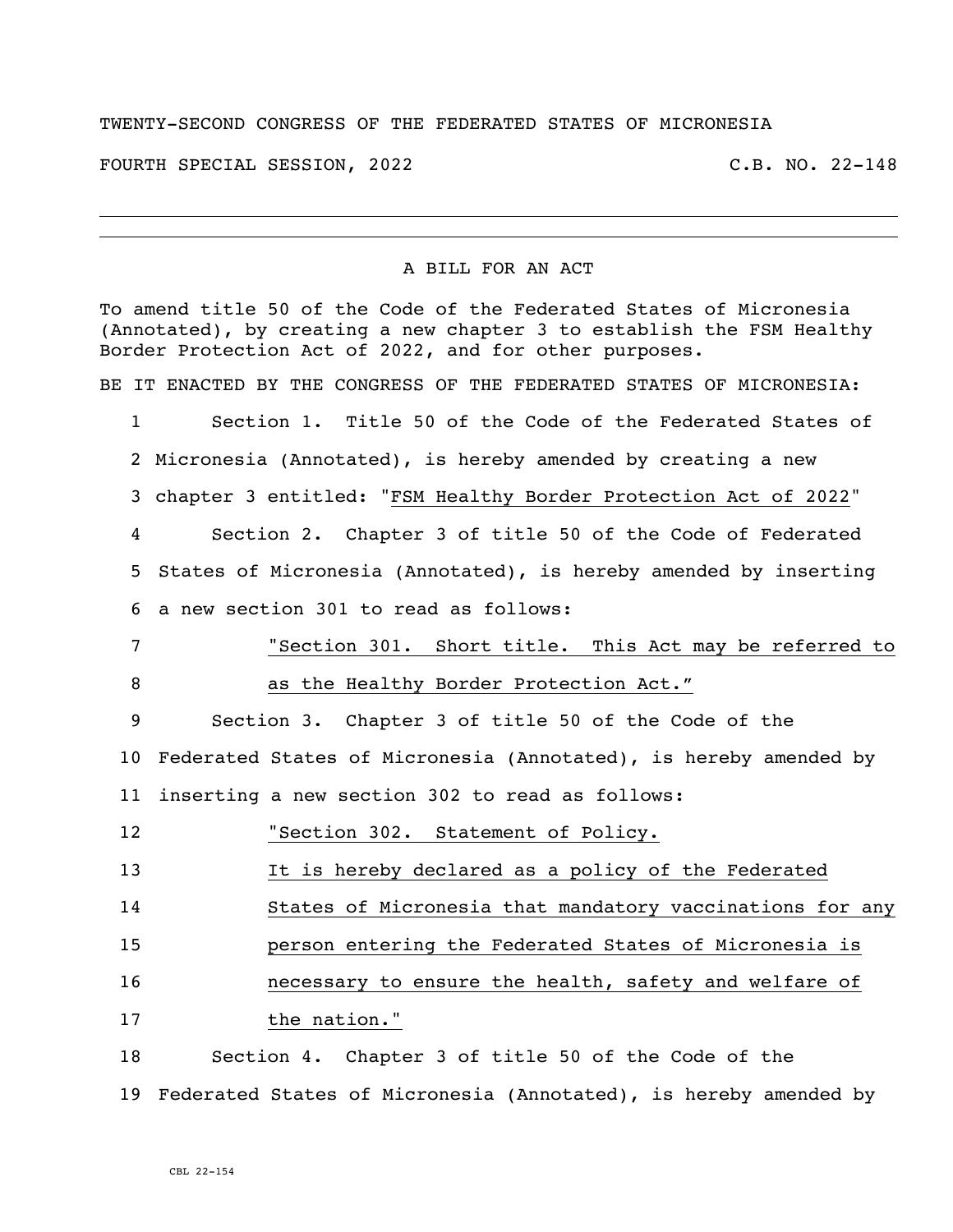| $\mathbf{1}$   | inserting a new section 303 to read as follows:                       |  |
|----------------|-----------------------------------------------------------------------|--|
| $\overline{2}$ | "Section 303. Definitions.                                            |  |
| 3              | For the purposes of this title, the following terms                   |  |
| 4              | shall be given the meanings described herein:                         |  |
| 5              | "FSM" means the Federated States of Micronesia.<br>(1)                |  |
| 6              | (2) "Non-citizen" means a person who is not a citizen                 |  |
| 7              | of the FSM.                                                           |  |
| 8              | (3) "Nonresident worker" means a person who is                        |  |
| 9              | allowed to enter the FSM temporarily for work purposes.               |  |
| 10             | (4) "Port of entry" means any point of entry into any                 |  |
| 11             | state of the FSM by air or water through any airport,                 |  |
| 12             | airstrip, anchorage, harbor as defined in sections 201,               |  |
| 13             | 202, and 203 of title 18 of this Code.                                |  |
| 14             | (5) "Secretary of Justice" means the Secretary of the                 |  |
| 15             | Department of Justice of the Government of the FSM.                   |  |
| 16             | (6) "Secretary of Health" means the Secretary of                      |  |
| 17             | Health and Social Affairs of the Government of the FSM."              |  |
| 18             | Section 5. Chapter 3 of title 50 of the Code of Federated             |  |
|                | 19 States of Micronesia (Annotated), is hereby amended by inserting a |  |
|                | 20 new section 304 to read as follows:                                |  |
| 21             | "Section 304. Scope of Vaccine Mandate.                               |  |
| 22             | (1) The vaccine mandate under this Act applies to all                 |  |
| 23             | persons entering the FSM, including FSM citizens and                  |  |
| 24             | nationals, non-citizens, nonresident workers, diplomats               |  |
| 25             | and ambassadors, crew on vessels or aircraft, and                     |  |

of 9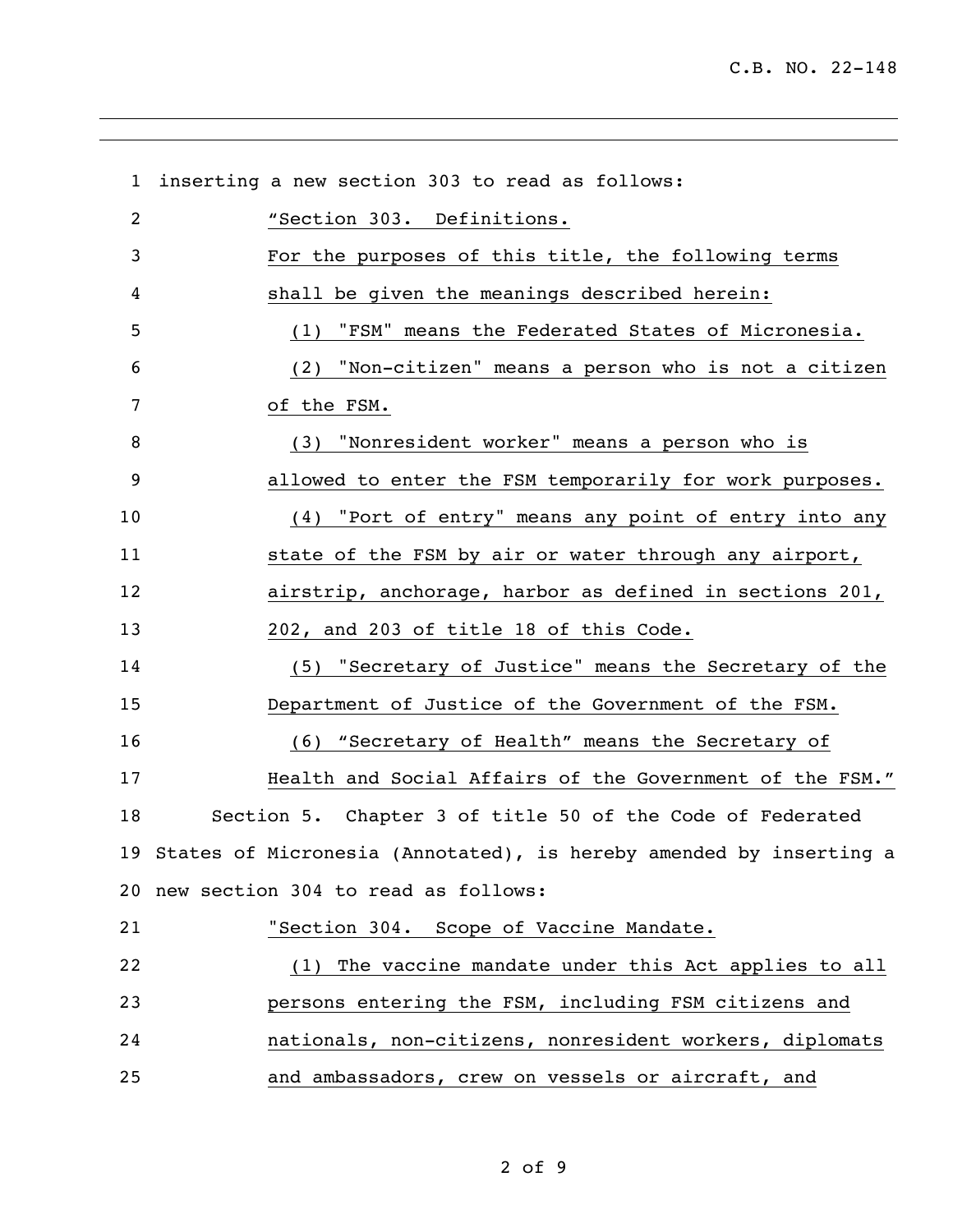| $\mathbf 1$    | contractual personnel of foreign governments and                   |  |  |  |
|----------------|--------------------------------------------------------------------|--|--|--|
| $\overline{2}$ | governmental regional or international organizations.              |  |  |  |
| 3              | The vaccine mandate does not apply to transient<br>(2)             |  |  |  |
| 4              | passengers that remain at an FSM port of entry."                   |  |  |  |
| 5              | Section 6. Chapter 3 of title 50 of the Code of Federated          |  |  |  |
| 6              | States of Micronesia (Annotated), is hereby amended by inserting a |  |  |  |
| 7              | new section 305 to read as follows:                                |  |  |  |
| 8              | "Section 305. COVID-19 Vaccination Requirements for                |  |  |  |
| 9              | Entry.                                                             |  |  |  |
| 10             | (1) All persons entering the FSM shall be fully                    |  |  |  |
| 11             | vaccinated against the COVID-19 novel coronavirus                  |  |  |  |
| 12             | (SARS-CoV-2), including variants Delta, Omicron, and               |  |  |  |
| 13             | other designated variants. The Secretary of Justice, or            |  |  |  |
| 14             | his designee, shall determine the number and type of               |  |  |  |
| 15             | shots, including boosters, needed to be considered                 |  |  |  |
| 16             | fully vaccinated against COVID-19 novel coronavirus                |  |  |  |
| 17             | (SARS-CoV-2), and the designated variants.                         |  |  |  |
| 18             | The Secretary of Justice, in coordination with<br>(2)              |  |  |  |
| 19             | the Secretary of Health, is authorized to establish:               |  |  |  |
| 20             | (a) Waiting period requirements for receiving                      |  |  |  |
| 21             | multiple COVID-19 novel coronavirus (SARS-CoV-2) and               |  |  |  |
| 22             | booster shots prior to entry; and                                  |  |  |  |
| 23             | (b) Quarantine requirements prior to and upon                      |  |  |  |
| 24             | entry to the FSM."                                                 |  |  |  |
| 25             | Section 7. Chapter 3 of title 50 of the Code of Federated          |  |  |  |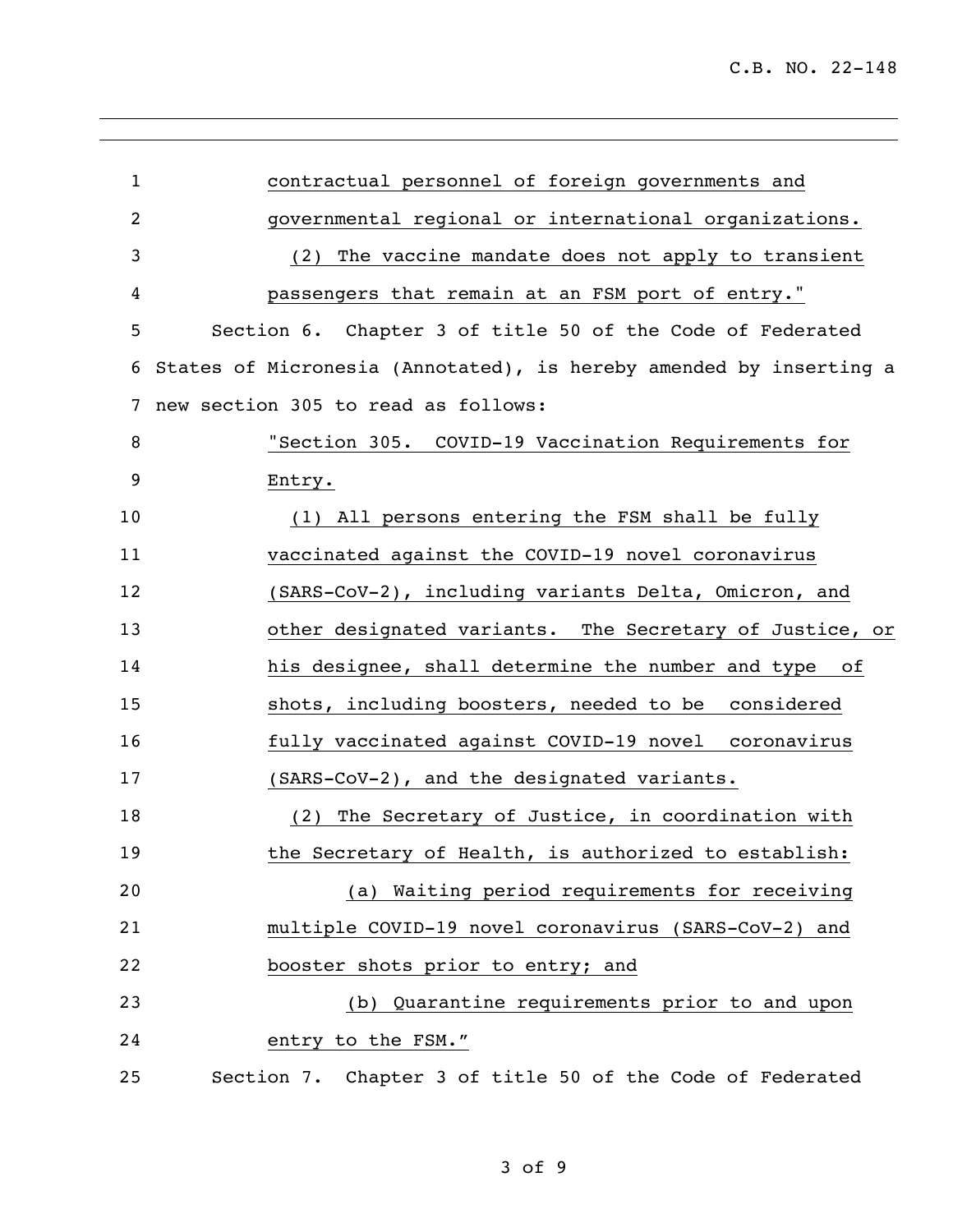|    | 1 States of Micronesia (Annotated), is hereby amended by inserting a |  |  |  |
|----|----------------------------------------------------------------------|--|--|--|
| 2  | new section 306 to read as follows:                                  |  |  |  |
| 3  | "Section 306. Exemption from COVID-19 Vaccination and                |  |  |  |
| 4  | Booster Requirements.                                                |  |  |  |
| 5  | (1) Persons with a disability or medical condition                   |  |  |  |
| 6  | that qualifies for a medical exception and who provides              |  |  |  |
| 7  | a certified medical statement from a licensed physician              |  |  |  |
| 8  | that the disability or medical condition of the person               |  |  |  |
| 9  | is such that the required COVID-19 vaccination or                    |  |  |  |
| 10 | booster would endanger the life or health of the person              |  |  |  |
| 11 | are exempt from the COVID-19 vaccination requirement                 |  |  |  |
| 12 | under section 306 of this chapter.                                   |  |  |  |
| 13 | (2) The Secretary of Justice, or his designee, may by                |  |  |  |
| 14 | regulation provide further exemptions based upon sound               |  |  |  |
| 15 | medical practice.                                                    |  |  |  |
| 16 | (3) The Secretary of Justice, or his designee, may                   |  |  |  |
| 17 | deny entry to persons exempt from the COVID-19                       |  |  |  |
| 18 | vaccination requirement if the Secretary determines that             |  |  |  |
| 19 | their entry poses a threat to the safety or health of                |  |  |  |
| 20 | the FSM."                                                            |  |  |  |
| 21 | Section 8. Chapter 3 of title 50 of the Code of Federated            |  |  |  |
| 22 | States of Micronesia (Annotated), is hereby amended by inserting a   |  |  |  |
|    | 23 new section 307 to read as follows:                               |  |  |  |
| 24 | "Section 307. COVID-19 Health Clearance Declaration.                 |  |  |  |
| 25 | The Secretary of Health shall have the<br>(1)                        |  |  |  |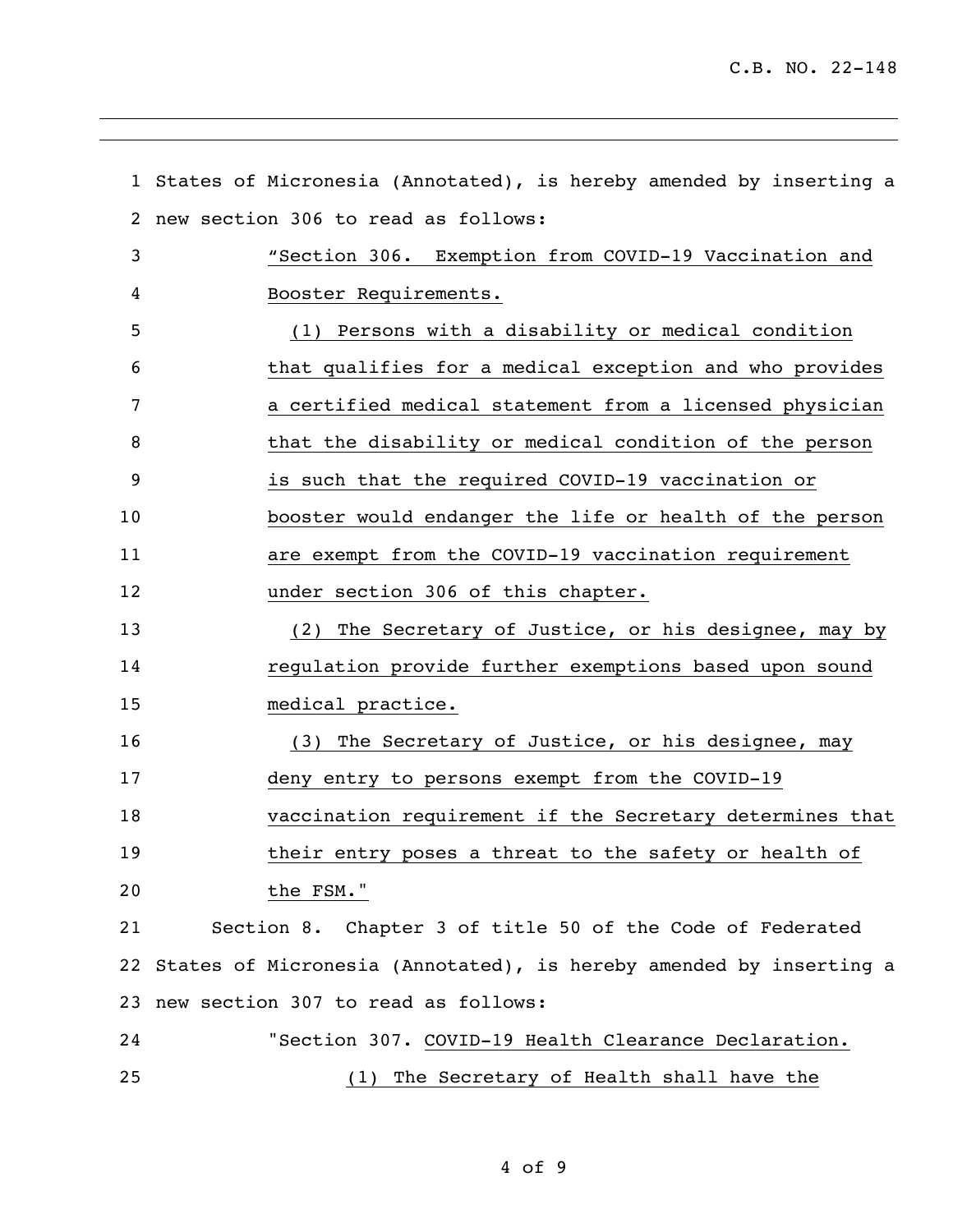| $\mathbf{1}$ | authority to enforce his powers under title 41 F.S.M.C.               |  |  |
|--------------|-----------------------------------------------------------------------|--|--|
| 2            | to implement a COVID-19 health clearance declaration for              |  |  |
| 3            | all persons entering the FSM. The minimum parameters for              |  |  |
| 4            | the COVID-19 health clearance declaration shall require               |  |  |
| 5            | all persons entering the FSM to provide:                              |  |  |
| 6            | information on any COVID-19 exposure<br>(a)                           |  |  |
| 7            | or contact with persons with COVID-19;                                |  |  |
| 8            | information on any COVID-19<br>(b)                                    |  |  |
| 9            | contraction or infection; and                                         |  |  |
| 10           | information on any COVID-19 medical<br>(C)                            |  |  |
| 11           | treatment and hospitalization received.                               |  |  |
| 12           | The Secretary of Health is authorized to<br>(2)                       |  |  |
| 13           | establish additional parameters and documentation                     |  |  |
| 14           | requirements for the COVID-19 health clearance                        |  |  |
| 15           | declaration.                                                          |  |  |
| 16           | (3) The Secretary of Justice, or his designee, shall                  |  |  |
| 17           | enforce the COVID-19 health clearance declaration                     |  |  |
| 18           | requirements as defined by the Secretary of Health at                 |  |  |
| 19           | all ports of entry into the FSM."                                     |  |  |
| 20           | Section 9. Chapter 3 of title 50 of the Code of Federated             |  |  |
|              | 21 States of Micronesia (Annotated), is hereby amended by inserting a |  |  |
|              | 22 new section 308 to read as follows:                                |  |  |
| 23           | "Section 308. Regulations.                                            |  |  |
| 24           | The Secretary of Justice, or his designee, shall                      |  |  |
| 25           | promulgate and publish such rules and regulations as                  |  |  |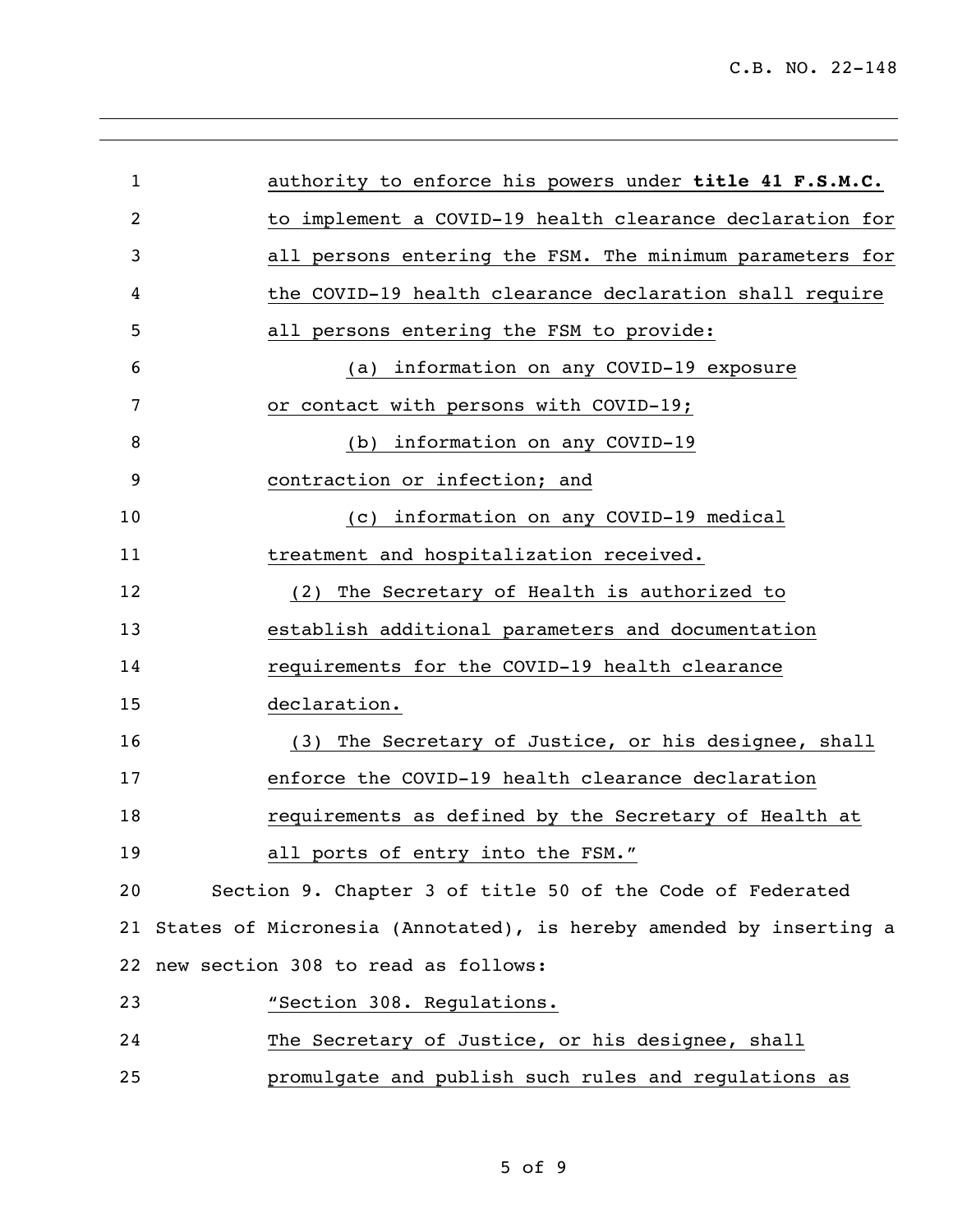| $\mathbf{1}$   | necessary to implement the vaccine mandate at all ports            |  |  |  |
|----------------|--------------------------------------------------------------------|--|--|--|
| $\overline{2}$ | of entry into the FSM. The Secretary of Justice shall              |  |  |  |
| 3              | coordinate with the Secretary of Health and the relevant           |  |  |  |
| 4              | departments or agencies to implement regulations under             |  |  |  |
| 5              | this Act prior to any agency action."                              |  |  |  |
| 6              | Section 10. Chapter 3 of title 50 of the Code of Federated         |  |  |  |
| 7              | States of Micronesia (Annotated), is hereby amended by inserting a |  |  |  |
| 8              | new section 309 to read as follows:                                |  |  |  |
| 9              | "Section 309. Inter-Agency Coordination Requirements.              |  |  |  |
| 10             | (1) Notice. The Secretary of Justice, or his                       |  |  |  |
| 11             | designee, shall give the Secretary of Health 30 days'              |  |  |  |
| 12             | notice of any agency action or regulation the Secretary            |  |  |  |
| 13             | of Justice plans or intends to implement under this                |  |  |  |
| 14             | Chapter prior to any agency action. The notice shall               |  |  |  |
| 15             | include:                                                           |  |  |  |
| 16             | (a) the proposed agency action or regulation;                      |  |  |  |
| 17             | (b) statement in writing on the reasons for                        |  |  |  |
| 18             | the proposed regulation or agency action and                       |  |  |  |
| 19             | description of the subjects and issues involved; and               |  |  |  |
| 20             | (c) the proposed effective date.                                   |  |  |  |
| 21             | (2) Review Mechanism. Upon notice of proposed                      |  |  |  |
| 22             | regulation or agency action under subsection 309(1), the           |  |  |  |
| 23             | Secretary of Health, or his designee, shall review the             |  |  |  |
| 24             | proposed regulations from the Secretary of Justice and             |  |  |  |
| 25             | issue a report to the Secretary of Justice within 14               |  |  |  |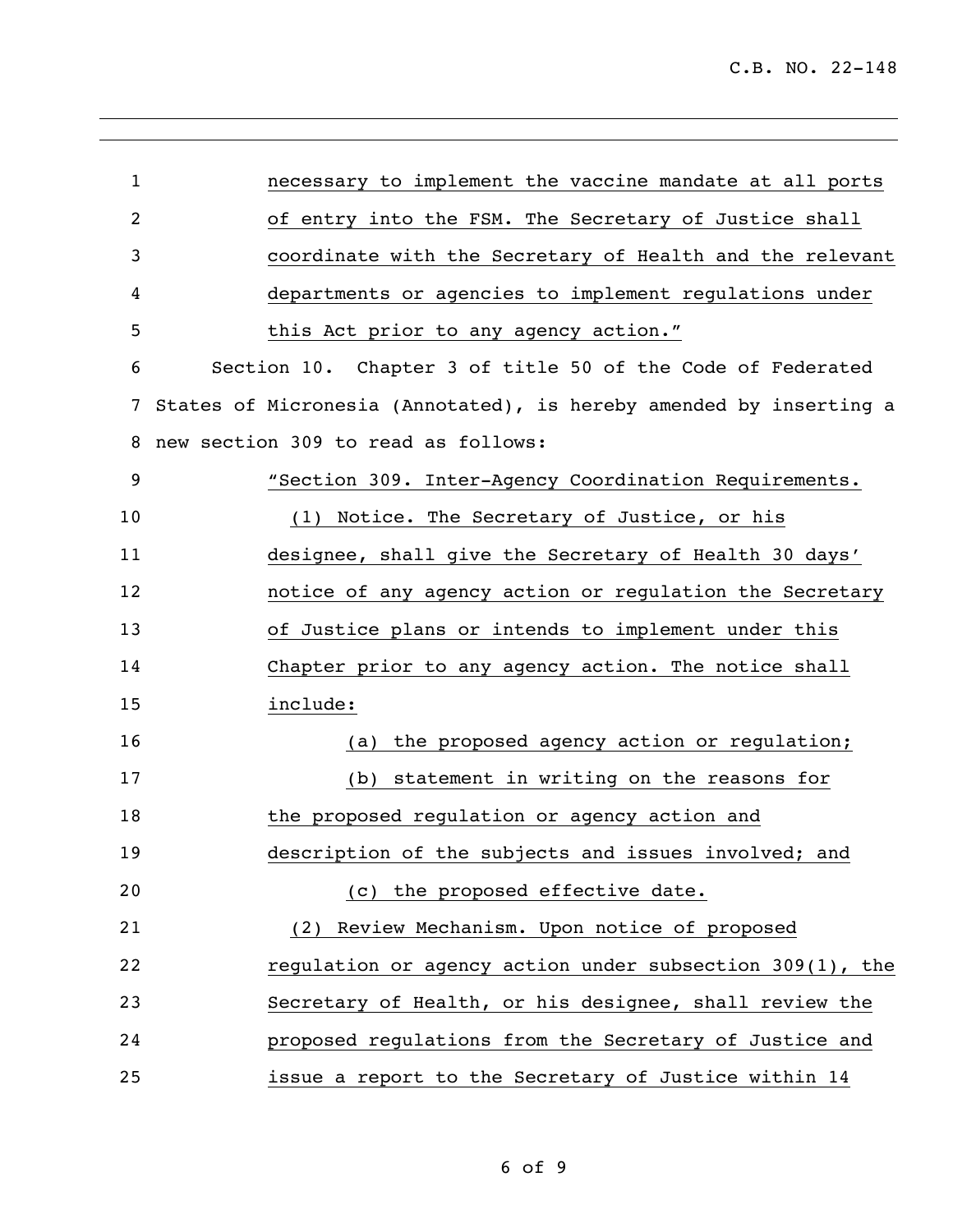| $\mathbf{1}$ | days of receipt of the proposed regulations. The         |  |
|--------------|----------------------------------------------------------|--|
| 2            | Secretary of Health report must state in writing the     |  |
| 3            | position of the agency on the proposed regulations,      |  |
| 4            | detail the reasons for its position, agency review       |  |
| 5            | criteria findings, and any recommendations. The          |  |
| 6            | Secretary of Justice, or his designee, shall review and  |  |
| 7            | respond to the Secretary of Health report within 7 days  |  |
| 8            | of receipt of the Secretary of Health report. The        |  |
| 9            | Secretary of Justice response must state whether the     |  |
| 10           | agency will adopt the Secretary of Health report         |  |
| 11           | recommendations or continue to consult with the          |  |
| 12           | Secretary of Health until an inter-agency agreement is   |  |
| 13           | reached on the proposed regulations or agency action.    |  |
| 14           | The Secretary of Justice shall not implement any         |  |
| 15           | regulation or agency action under this Chapter during    |  |
| 16           | the interagency review process.                          |  |
| 17           | (3) Agency Review Criteria. The Secretary of Health,     |  |
| 18           | or his designee, shall implement criteria for the review |  |
| 19           | of proposed regulations or agency action submitted by    |  |
| 20           | the Secretary of Justice, or his designee, under this    |  |
| 21           | Chapter. The agency review criteria of the proposed      |  |
| 22           | regulation or agency action at a minimum shall include:  |  |
| 23           | Rationale for implementation is based upon<br>(a)        |  |
| 24           | sound medical practice;                                  |  |
| 25           | (b) Feasibility of implementation in the                 |  |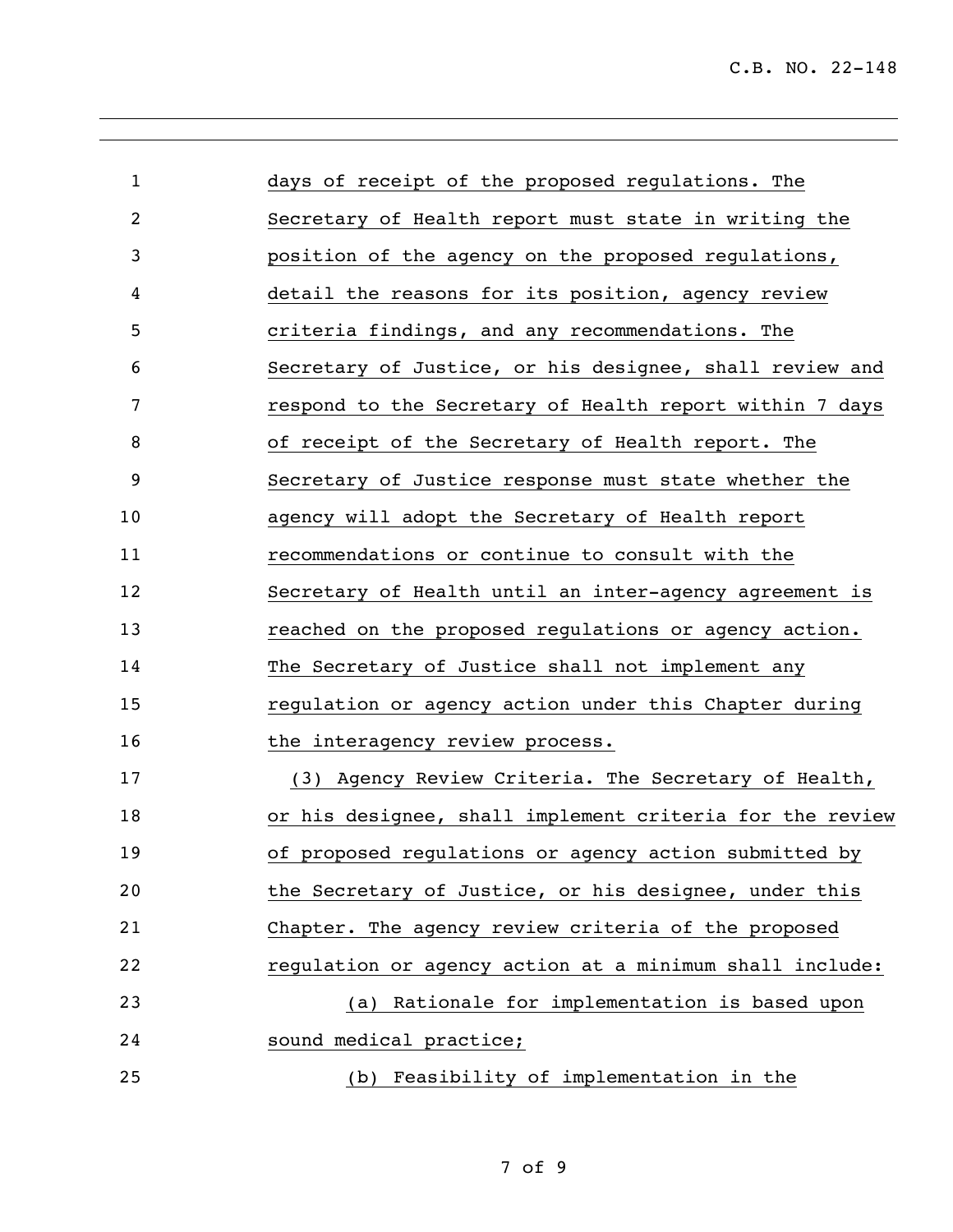| $\mathbf{1}$   | proposed manner, time and place;                         |  |  |
|----------------|----------------------------------------------------------|--|--|
| $\overline{2}$ | (c) Limited health risk to all persons at the            |  |  |
| 3              | port of entry including agency employees, persons        |  |  |
| 4              | working at the port, and travelers;                      |  |  |
| 5              | (d) Administrative cost for implementation               |  |  |
| 6              | impact on agency budget; and                             |  |  |
| 7              | (e) Guidelines to aid in effective                       |  |  |
| 8              | implementation.                                          |  |  |
| 9              | (4) Reporting. Within 90 days of implementation of       |  |  |
| 10             | any regulation or agency action under this Chapter, the  |  |  |
| 11             | Secretary of Justice and Secretary of Justice shall each |  |  |
| 12             | submit a report on the impact and efficiency of the      |  |  |
| 13             | regulation or agency action to both the Committee on     |  |  |
| 14             | Health and Social Affairs and Committee on Judiciary and |  |  |
| 15             | Governmental Operations in Congress.                     |  |  |
| 16             | (5) Emergency Action. If the Secretary of Justice, or    |  |  |
| 17             | in his absence, his designee finds that the public       |  |  |
| 18             | interest so requires, or that an imminent peril to the   |  |  |
| 19             | public health, safety, or welfare requires               |  |  |
| 20             | implementation of a regulation upon fewer than 30 days'  |  |  |
| 21             | notice, and states in writing his reasons for that       |  |  |
| 22             | finding, an emergency regulation may be implemented upon |  |  |
| 23             | any abbreviated notice found to be practicable. Any      |  |  |
| 24             | regulation implemented under this subsection is only     |  |  |
| 25             | effective for 30 days, but the implementation of an      |  |  |